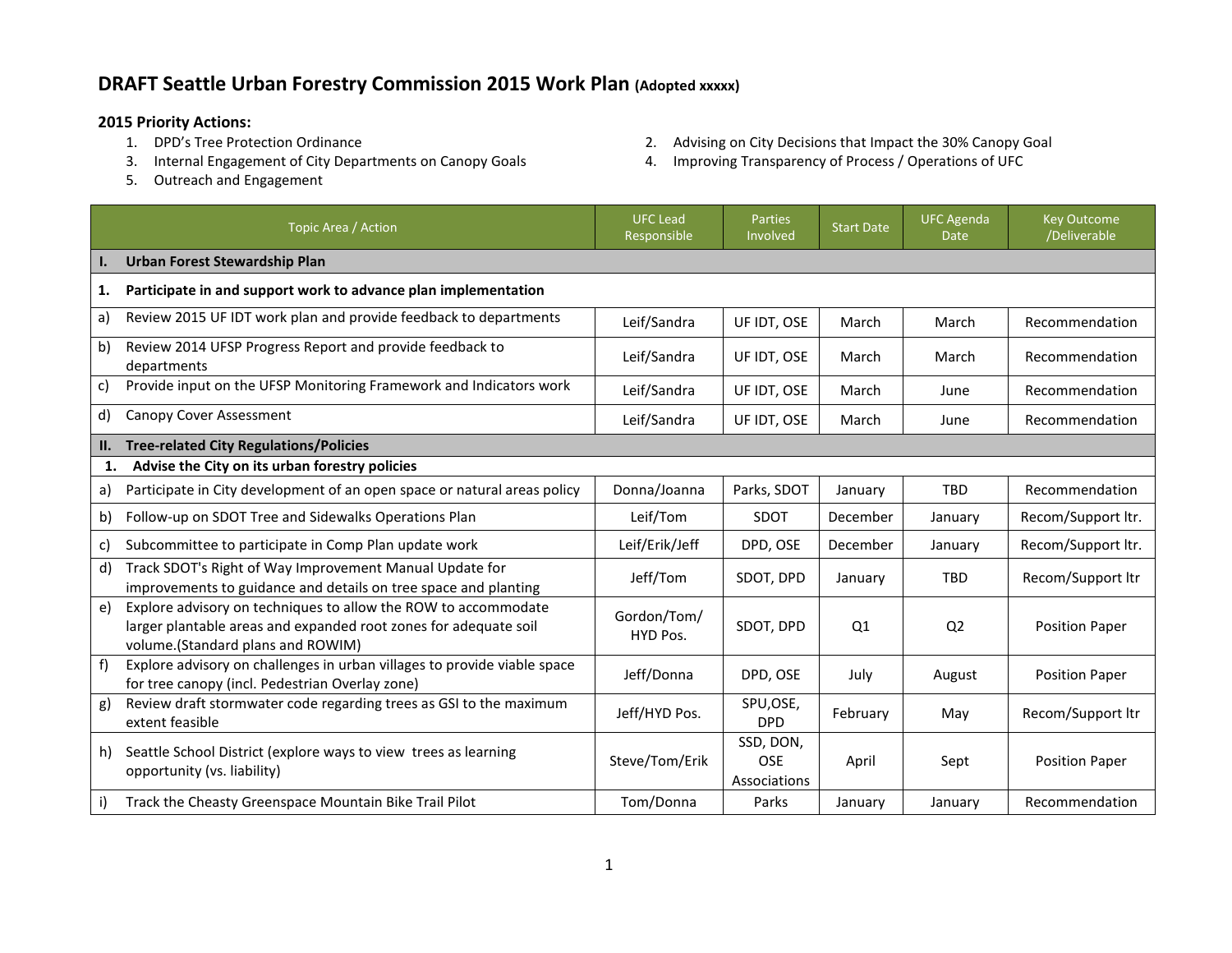|              | Topic Area / Action                                                                                                                                                                                                                         | <b>UFC Lead</b><br>Responsible | Parties<br>Involved | <b>Start Date</b> | <b>UFC Agenda</b><br><b>Date</b> | <b>Key Outcome</b><br>/Deliverable          |  |
|--------------|---------------------------------------------------------------------------------------------------------------------------------------------------------------------------------------------------------------------------------------------|--------------------------------|---------------------|-------------------|----------------------------------|---------------------------------------------|--|
| 2.           | <b>Advise DPD on Proposed Tree Regulations</b>                                                                                                                                                                                              |                                |                     |                   |                                  |                                             |  |
| a)           | Resend or update UFC letter encouraging allocation of staff time and<br>start of a new private parcel tree ordinance.                                                                                                                       | Leif                           | <b>DPD</b>          | January           | January                          | Recommendation                              |  |
| b)           | Develop recommendations for revising Director's rules (including 20-<br>2005, 11-2007, 16-2008 and other as applicable) to clarify the<br>interpretation of the existing tree protection ordinance (Driven by<br>DPD's ordinance timeline). | Jeff/Tom                       | UF IDT,<br>DPD, OSE | February          | April                            | Recommendation                              |  |
| c)           | Obtain the draft 2012 work on tree ordinance.                                                                                                                                                                                               | Leif                           | <b>DPD</b>          | February          |                                  | <b>NA</b>                                   |  |
| d)           | Formalize recommendations for code enforcement of existing DPD tree<br>ordinance.                                                                                                                                                           | Gordon/Steve                   | <b>DPD</b>          | February          | April                            | Recommendation                              |  |
| e)           | Develop UFC principles and priorities for future, revised tree ordinance.                                                                                                                                                                   | Steve/Jeff/Gordon              | <b>DPD</b>          | April             | Sept                             | <b>Position Paper</b>                       |  |
| Ш.           | <b>Outreach and Engagement</b>                                                                                                                                                                                                              |                                |                     |                   |                                  |                                             |  |
| 1.           | <b>City Council and Mayor's Office interaction</b>                                                                                                                                                                                          |                                |                     |                   |                                  |                                             |  |
| a)           | Hold quarterly meetings with Council and Mayor's Office                                                                                                                                                                                     |                                |                     |                   |                                  |                                             |  |
| b)           | Present 2014 Annual Report and 2015 work plan to Council and Mayor                                                                                                                                                                          | Leif/Sandra<br>Others          | CC, OSE             | Ongoing           | Ongoing                          | Speaking points                             |  |
| $\mathsf{C}$ | Plan urban forestry outreach and engagement events such as Arbor Day,<br>Green Seattle Day, reLeaf events, SDOT tree-sidewalk conflicts public<br>engagement, SSD, Summer Streets, etc.                                                     | Leif/Sandra                    | CC, OSE             | Q1                | February                         | Presentation,<br>Activity,<br>Participation |  |
| 2.           | <b>Conduct Internal Engagement</b>                                                                                                                                                                                                          |                                |                     |                   |                                  |                                             |  |
| a)           | Develop annual calendar for invited speakers, guests and topics (to include inviting industrial groups to visit with UFC)                                                                                                                   |                                |                     |                   |                                  |                                             |  |
| b)           | Develop annual calendar for invited speakers, guests and topics (to<br>include inviting industrial groups to visit with UFC)                                                                                                                | Leif/All                       | UF IDT              | January           | Ongoing                          | Discussion                                  |  |
| c)           | Attend Four Commission meetings (Planning, Design, Pedestrian & Bike);<br>2 Neighborhood Council meetings; 3 public meetings on upcoming plans<br>and policies                                                                              | Leif/Sandra/UFC                | <b>OSE</b>          | Assign            | Ongoing                          | Informed outreach                           |  |
| d)           | Meet with DPD's DRB lead to discuss improvement on neighborhood<br>DRB's review of retained trees and viable new tree space allocation                                                                                                      | Jeff/Steve                     | <b>DPD</b>          | March             | May                              | Recom Itr                                   |  |
| e)           | Review outreach efforts and create strategy to explore tree planting in<br>industrial areas                                                                                                                                                 | Steve/Gordon                   | <b>OSE</b>          | May               | July                             | Recom Itr                                   |  |
| 3.           | Align Urban Forest IDT and Urban Forestry Commission's work plan                                                                                                                                                                            |                                |                     |                   |                                  |                                             |  |
| a)           | Hold annual joint UFC/UF IDT meeting                                                                                                                                                                                                        | Leif/Sandra                    | <b>OSE</b>          | October           | October                          | Workshop                                    |  |
| b)           | Attend an IDT meeting                                                                                                                                                                                                                       | Leif                           | OSE                 | Q1                |                                  |                                             |  |
| 4.           | <b>Race and Social Justice Initiative</b>                                                                                                                                                                                                   |                                |                     |                   |                                  |                                             |  |
| a)           | Continue exploring ways to incorporate RSJI principles into UFC work                                                                                                                                                                        | <b>UFC</b>                     | OSE                 | January           | Ongoing                          | Outreach                                    |  |